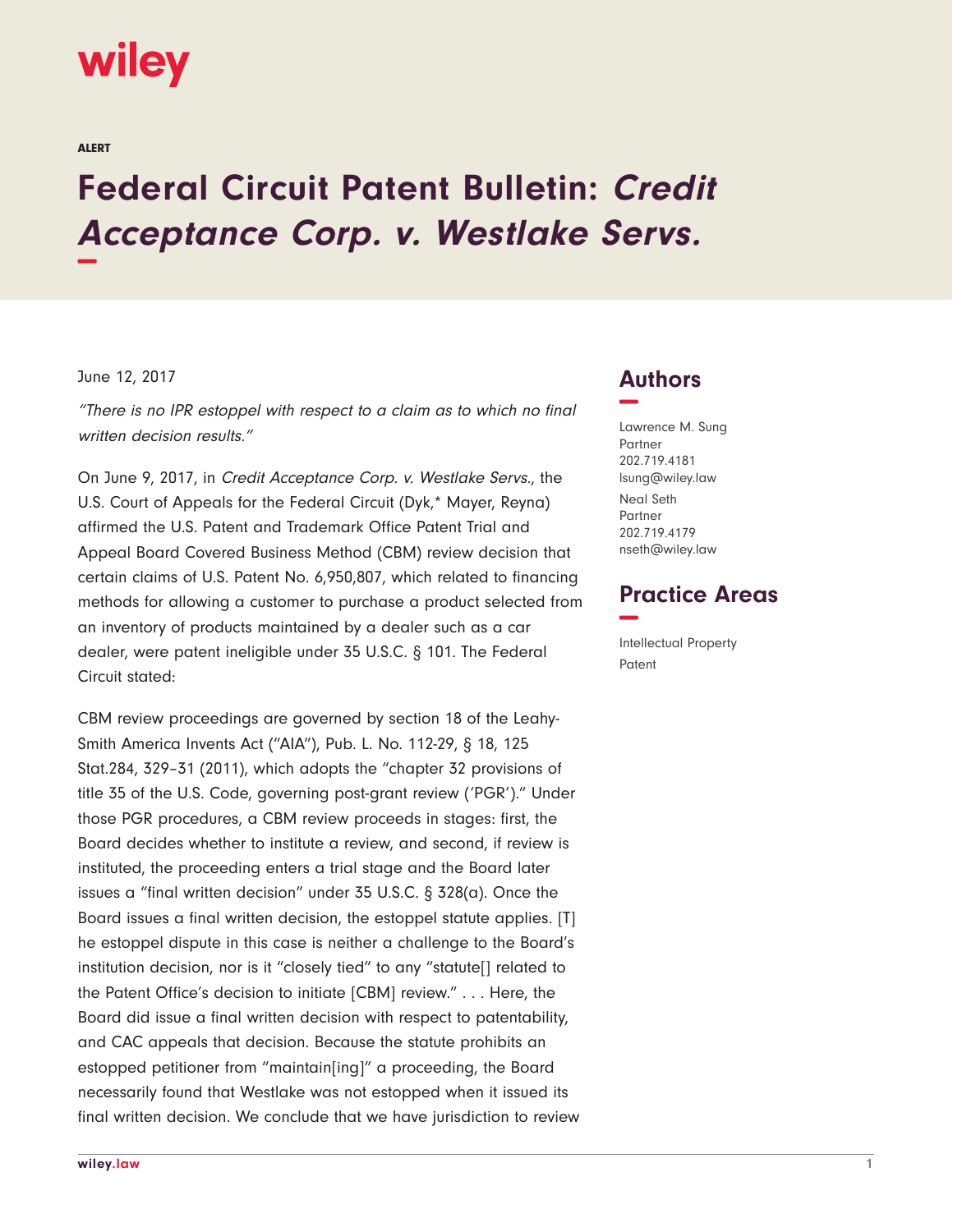the CAC's estoppel argument regarding 35 U.S.C. § 325(e)(1). . . .

CAC argues that, read together, the statutes require that estoppel applies to all claims challenged in a petition where any portion of the petition results in a final written decision, even if fewer than all of the challenged claims are instituted for review and explicitly ruled upon in that decision. In short, "a final written decision triggers estoppel not only for instituted claims, but also non-instituted claims." . . .

Because a final written decision does not determine the patentability of non-instituted claims, it follows that estoppel does not apply to those non-instituted claims in future proceedings before the PTO. On its face, the relevant IPR estoppel statute, § 315(e)(1) (similar to the PGR estoppel statute, § 325(e)(1)) applies on a claimbyclaim basis. . . . There is no IPR estoppel with respect to a claim as to which no final written decision results. . . . We conclude that 35 U.S.C. § 325(e)(1) does not apply in a subsequent proceeding to claims upon which the Board declined to institute review. Accordingly, Westlake was not estopped from challenging claims 10–12 and 14–33 of the '807 patent on the basis of 35 U.S.C. § 101.

CAC argues that the Board erred in determining that claims 10–12 and 14–33 of the '807 patent are ineligible for patenting. We review the Board's conclusions with respect to patent eligibility under § 101 de novo. "Whoever invents or discovers any new and useful process, machine, manufacture, or composition of matter, or any new and useful improvement thereof, may obtain apatent therefor, subject to the conditions and requirements of this title." However, one may not obtain a patent on an abstract idea. To determine whether the claims are patent-eligible, the court performs a two-step analysis. "First, we determine whether the claims at issue are directed to" an abstract idea. If so, in a second step we "search for an inventive concept—i.e., an element or combination of elements that is sufficient to ensure that the patent in practice amounts to significantly more than a patent upon the [ineligible concept] itself." . . .

The Board determined that the claims are directed to the abstract idea of "processing an application for financing a purchase." We agree. Each of the claims is directed to the abstract idea of processing an application for financing a purchase. We see no meaningful distinction between this type of financial industry practice and "the concept of intermediated settlement" held to be abstract in Alice, or the "basic concept of hedging" held to be abstract in Bilski v. Kappos, 561 U.S. 593, 611 (2010). . . .

CAC suggests that the claims are not abstract because they "improve[] the functionality of the general purpose computer by programming fundamentally new features." \ But this is so only in the sense that the claims permit automation of previously manual processing of loan applications. [M]ere automation of manual processes using generic computers does not constitute a patentable improvement in computer technology. . . . The invention's "communication between previously unconnected systems—the dealer's inventory database, a user credit information input terminal, and creditor underwriting servers," does not amount to an improvement in computer technology. . . .

CAC also asserts that claim 25 is not directed to an abstract financial process, but rather to "configuring a computer system to combine data from multiple electronic data sources . . . to synthesize a comprehensive report of structures for a dealer and a creditor to co-finance a purchase." But even under CAC's view, the